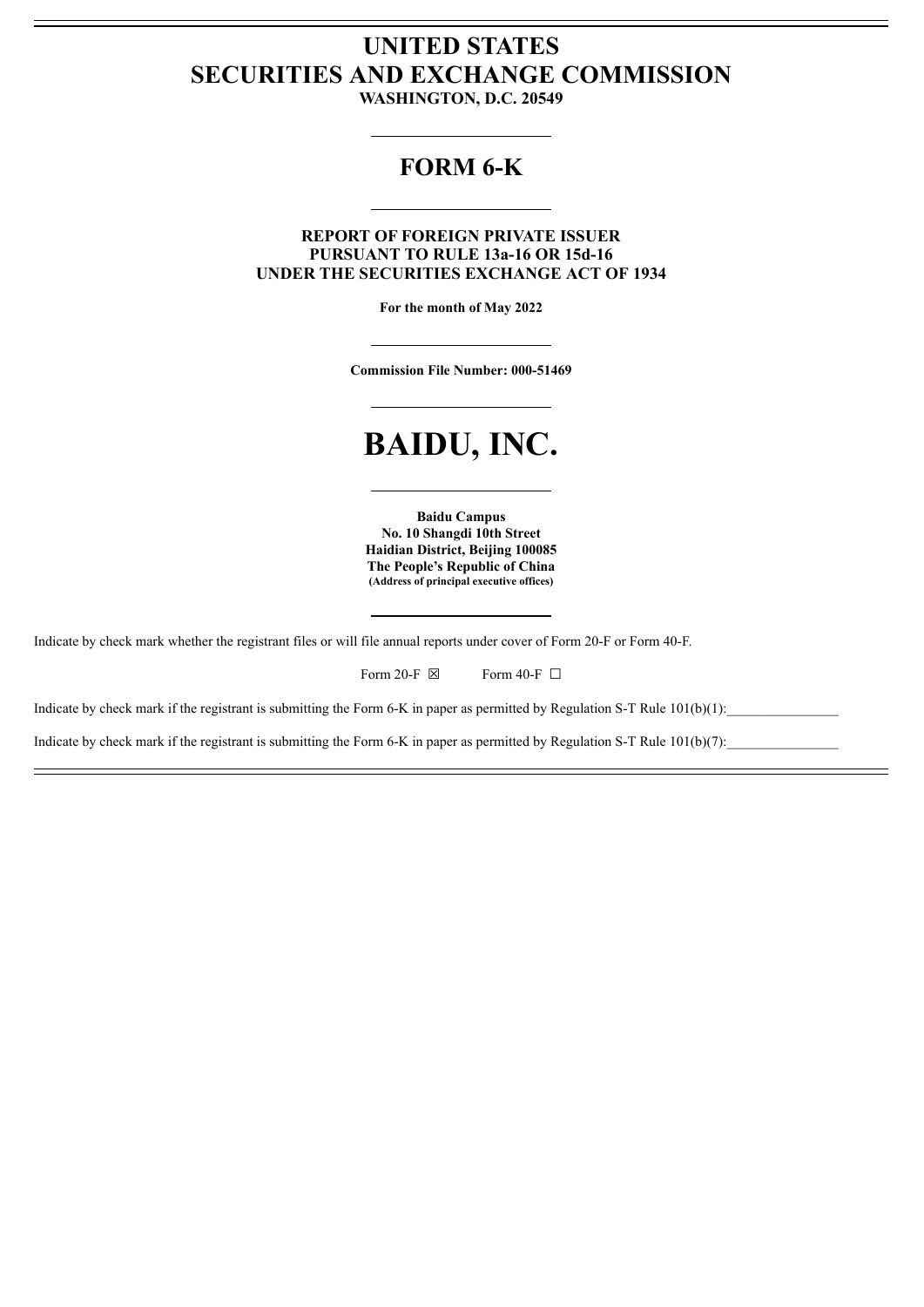Exhibit 99.1 — Announcement — Date of Board Meeting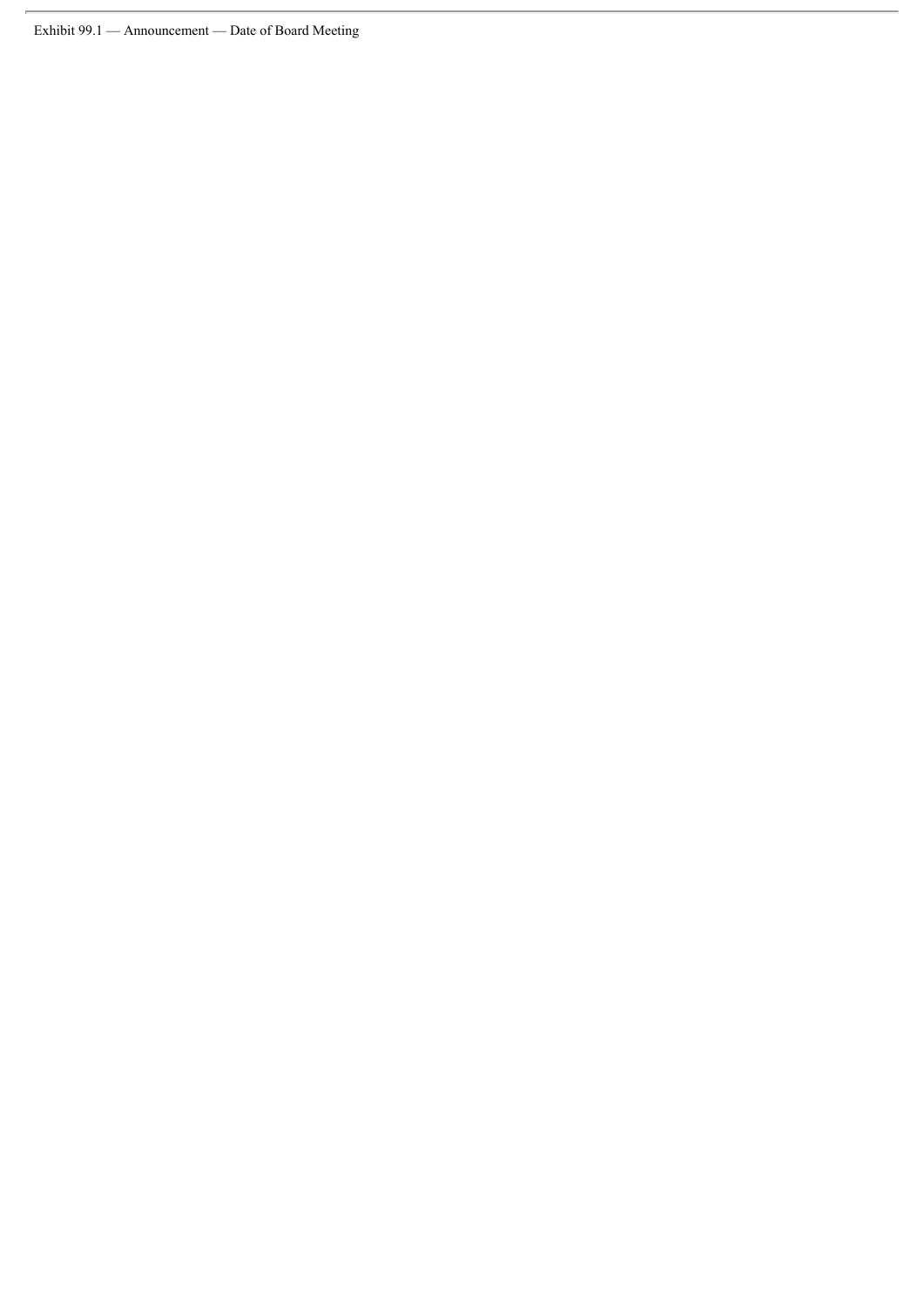SIGNATURES

Pursuant to the requirements of the Securities Exchange Act of 1934, the registrant has duly caused this report to be signed on its behalf by the undersigned, thereunto duly authorized.

BAIDU, INC.

By : /s/ Rong Luo

Name : Rong Luo Title : Chief Financial Officer

Date: May 16, 2022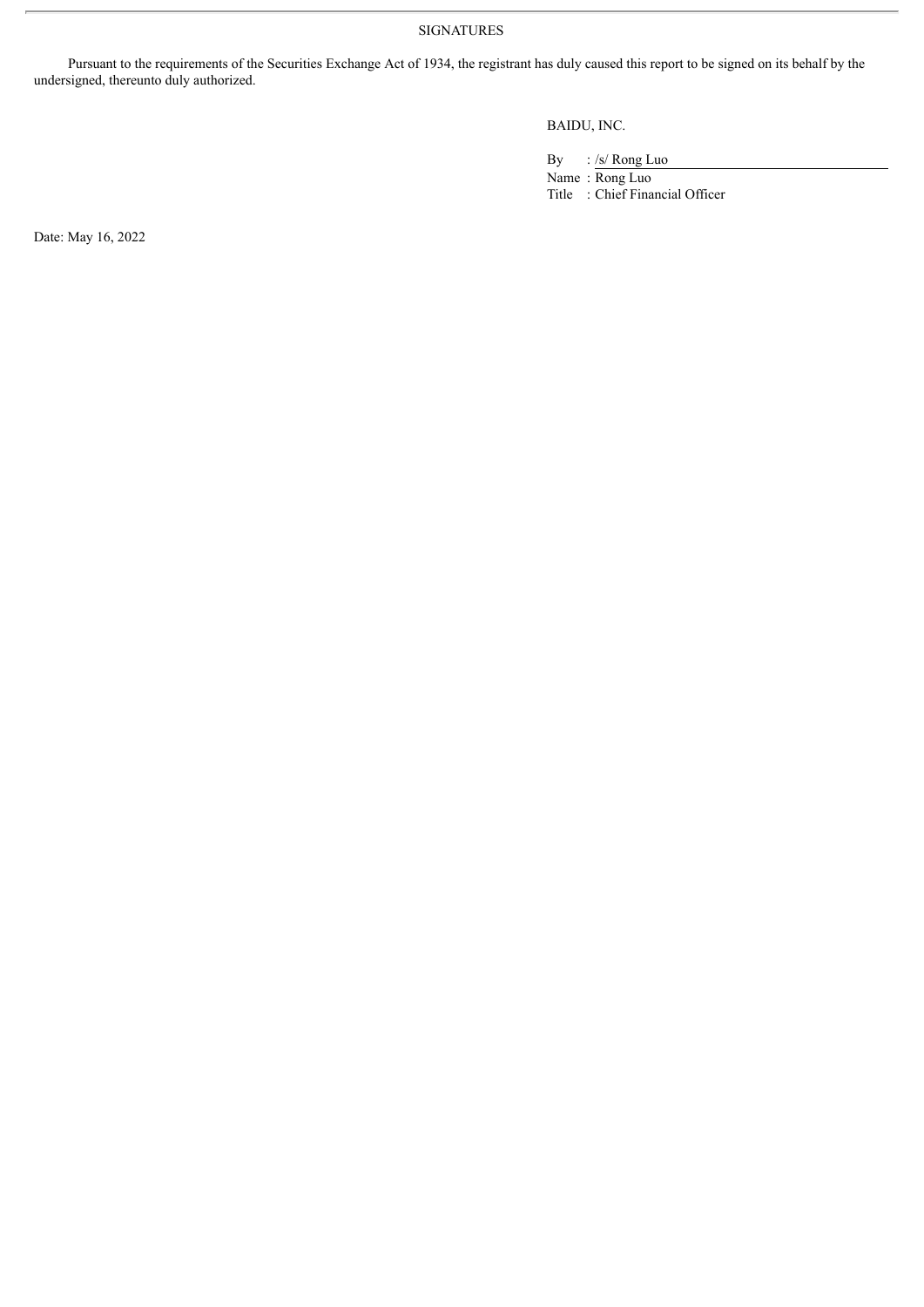Hong Kong Exchanges and Clearing Limited and The Stock Exchange of Hong Kong Limited take no responsibility for the contents of this announcement, make no representation as to its accuracy or completeness and expressly disclaim any liability whatsoever for any loss howsoever *arising from or in reliance upon the whole or any part of the contents of this announcement.*

Under our weighted voting rights structure, our share capital comprises Class A ordinary shares and Class B ordinary shares. Each Class A ordinary share entitles the holder to exercise one vote, and each Class B ordinary share entitles the holder to exercise 10 votes, respectively, on all matters subject to the vote at general meetings of the Company. Shareholders and prospective investors should be aware of the potential risks of investing in a company with a weighted voting rights structure. Our American depositary shares, each representing eight of our Class A ordinary shares, are listed on *Nasdaq in the United States under the symbol BIDU.*



Baidu, Inc. 百度集團股份有限公司 (A company controlled through weighted voting rights and incorporated in the Cayman Islands with limited liability)

### (Stock Code: 9888)

### **DATE OF BOARD MEETING**

The board of directors of Baidu, Inc. (the "**Company**") will hold a board meeting on May 25, 2022 for the purposes of, among other matters, approving our unaudited results and announcement for the three months ended March 31, 2022 (the "**First Quarterly Results Announcement**").

The Company will upload the First Quarterly Results Announcement to the HKEXnews website (http://www.hkexnews.hk) of The Stock Exchange of Hong Kong Limited (the "**Hong Kong Stock Exchange**") and the website of the Company (http://ir.baidu.com) on Thursday, May 26, 2022 (Beijing/Hong Kong Time), after the trading hours of the Hong Kong Stock Exchange and before the opening of the U.S. market.

The Company's management will hold an earnings conference call at 8:00 PM on May 26, 2022, Beijing/Hong Kong Time (8:00 AM on May 26, 2022, U.S. Eastern Time).

Interested parties may register in advance of the conference call using the link provided below. Participant dial-in numbers, Direct Event passcode and unique registrant ID will be provided by email upon registration.

Interested parties may visit the link below for pre-registration, which automatically directs visitors to the registration page of "Baidu Q1 2022 Earnings Conference Call", where details for RSVP may be filled in.

1

**PRE-REGISTRATION LINK:** http://apac.directeventreg.com/registration/event/3917105

#### **PARTICIPANT CONFERENCE ID:** 3917105